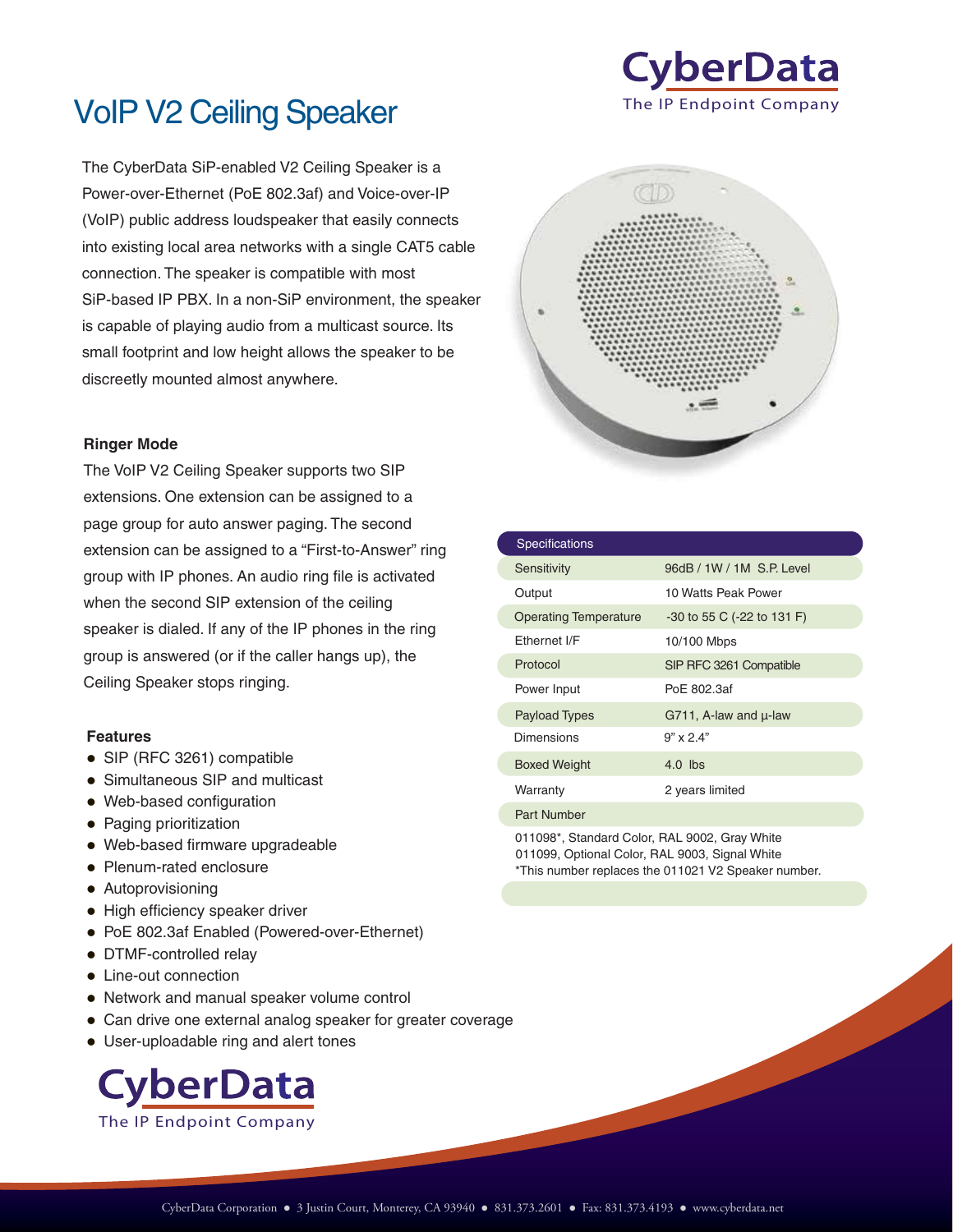VoIP V2 Ceiling Speaker



## V2 Speaker with Extra Speaker Connection



## V2 Speaker with Strobe Alert